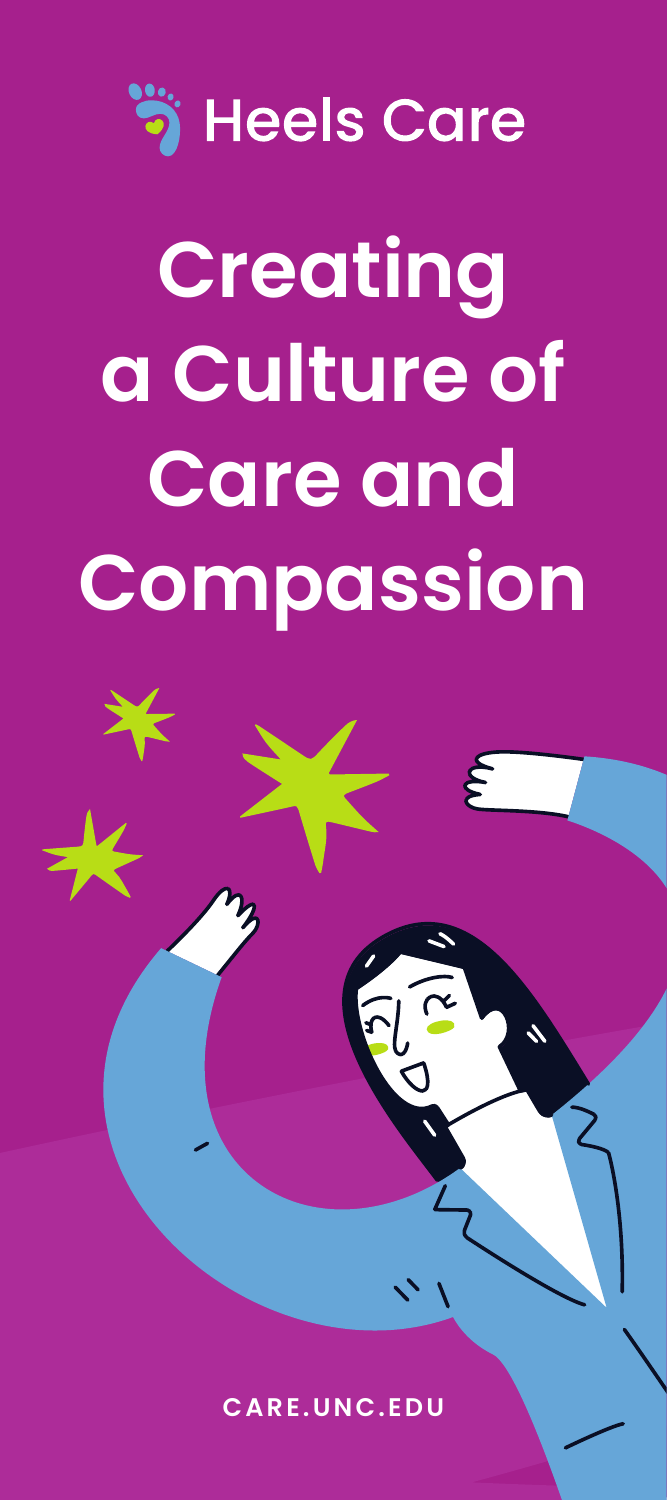Creating a community of care at Carolina means that we look out for each other. We take an interest in each other and work to address the well-being of all community members.

The Heels Care Network website is a place for all Tar Heels — undergraduate, graduate and professional students, and post-docs, as well as faculty and staff — to come together in support of each other.

## **Shifting the Environment**

There are many aspects of campus life that may impact our mental health. UNC-Chapel Hill has committed to a four-year, evidenceinformed collaboration with JED Campus to promote student well-being and prevent suicide. The program will help inform campus policies and practices as we build upon existing student mental health, substance use, and suicide prevention/intervention/ postvention efforts, led by UNC Student Affairs and with the advice and support of a campuswide task force.

**ARE.U**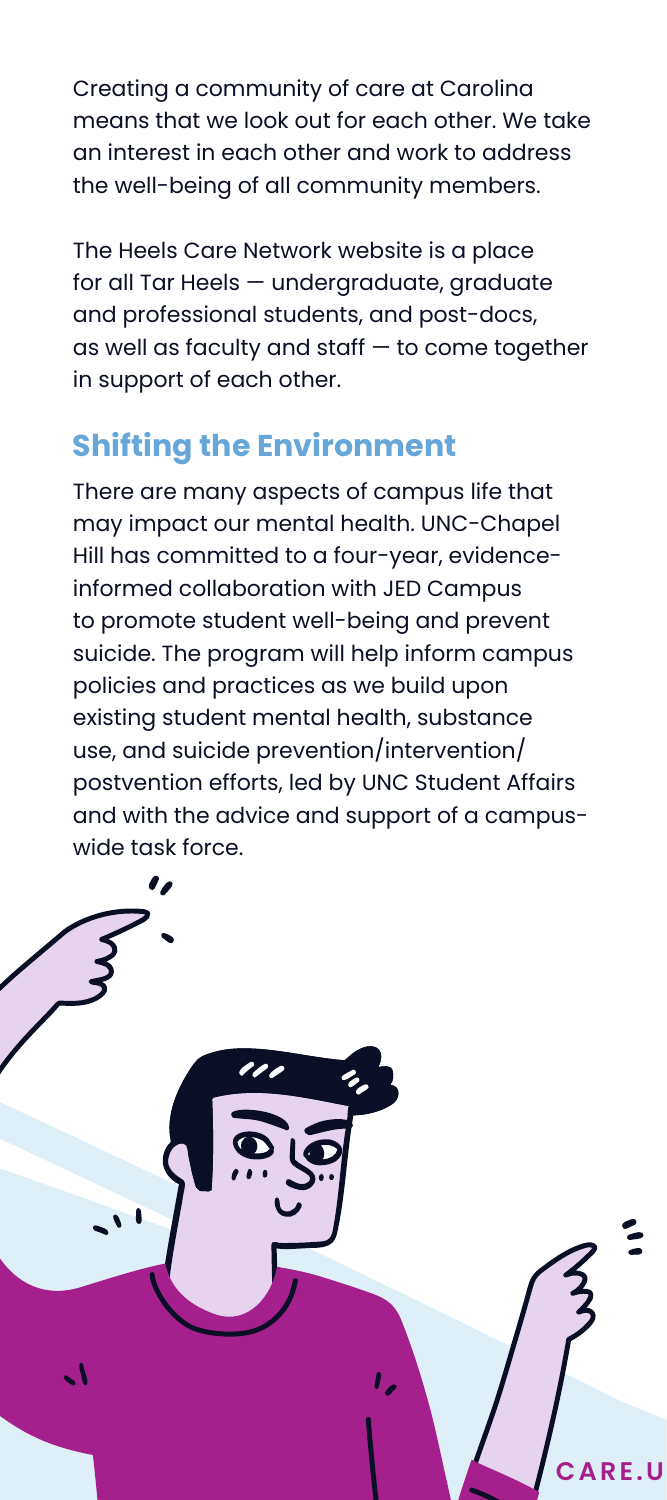## **We Need Your Help**

A campus environment is influenced by everyone in it—by people like you. Consider how to set yourself and your group up for mental health success.

- Be flexible and understanding.
- Maintain open communication.
- Create a safe atmosphere.
- Take time for self-care.
- Advocate for systemic shifts that prioritize wellbeing.

If you are concerned about someone, check out our Suicide Prevention Strategies and other Mental Health Educational content at care.unc. edu. If your concern is about a student, you can let us know using the Care Referral form, and a caring staff member will check in on them.

## **Connection to Resources**

Carolina wants to remove barriers that get in the way of accessing the many mental health resources on campus that exist to help you build resilience and support your success. On the Mental Health Resource Hub, you will find programs offered by CAPS, Student Wellness, peer support groups, student organizations, community resources, and so much more. The hub includes brief details helping users find a supportive option that meets their needs around urgency, cost, identity, campus affiliation, type of support, and mental health issue.

If you are looking for more individualized help, the website has an **online chat** with LSN students ("Listen" peer supporters) who can help you connect with a resource that fits your needs.